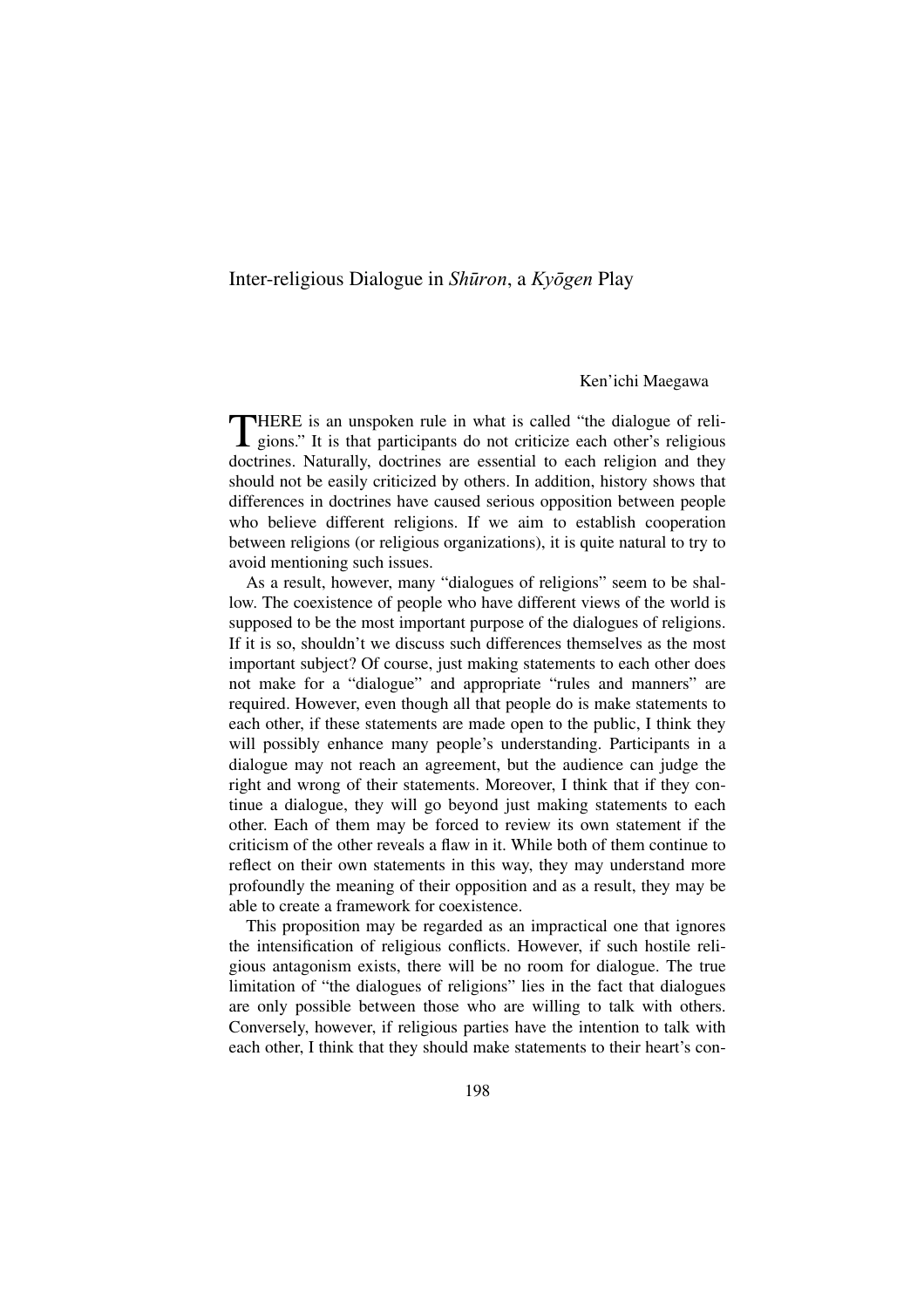tent. Only then can the dialogues of religions fulfill their role. Nonetheless, it is a well-known fact that such process is quite difficult. Furthermore, when discussing religious doctrines, there is a more fundamental problem which is different from the ones already stated. It is "What do the differences between religious doctrines mean?"1

From this point of view, I would like to consider the  $ky\bar{o}gen$  play Shūron *(Religious Discussion)* in this paper.<sup>2</sup>

The plot of this play is that a priest of Hokke-shū (followers of Nichiren's doctrine) and a priest of Jōdo-shū (Pure Land Buddhists) happen to meet and as a result of their religious discussion, they reach an agreement somehow. Behind this story is a profound antagonism between both religious sects in Medieval Japan. The doctrine of JōdoshË, which has absolute faith in salvation by Buddha Amitåyus (Amidabutsu) was exposed to severe criticism from existing Buddhist sects. Especially, Nichiren, who believed that the chanting of the title of the Lotus Sutra (*daimoku*) is the supreme Buddhist practice, severely criticized Jōdo-shū. In cooperation with other sects, Jōdo-shū cracked down on Nichiren, but as Nichiren-shË expanded its influence, both sects frequently clashed with each other. Particularly, antagonism between Nichiren-shË and IkkØ-shË (Shin Buddhism), which is a sub-sect of Jōdo-shū, led to armed conflicts.<sup>3</sup> Religious discussions between Hokkeshū and Jōdo-shū were frequent, but a discussion at Azuchi, which was held in the 7th year of Tenshō (1579) by the order of Oda Nobunaga, was particularly famous. Complying with the political intent of Oda Nobunaga, it was judged that Hokke-shË lost in this discussion.

Now, I will take this background into account and follow the plot of the  $ky\bar{o}gen$  play Shūron.

A Hokke-shË priest is on his way back from Minobu, where Kuonji Temple, the main temple of the sect, is located. Meanwhile, a Jōdo-shū priest is coming back from Zenkōji Temple, which is famous for being visited by many believers in Buddha Amitåyus. Before long, they realize that they belong to opposing sects. While the Hokke-shū priest tries to part ways with his companion, the Jōdo-shū priest insists to continue their trip together. They get angry at each other and start an argument on the principles of each other's religion. Then, they pull out rosaries that are associated with the founders of their sects (Hōnen and Nichiren) and start a skirmish. The Hokke-shË priest pulls himself away from the Jōdo-shū priest and puts up at an inn. Nevertheless, the Jōdo-shū priest purposely stays at the same inn and they start a religious discussion on the condition that the loser will convert to the sect of the winner. However, it becomes apparent that neither of them understands the doctrines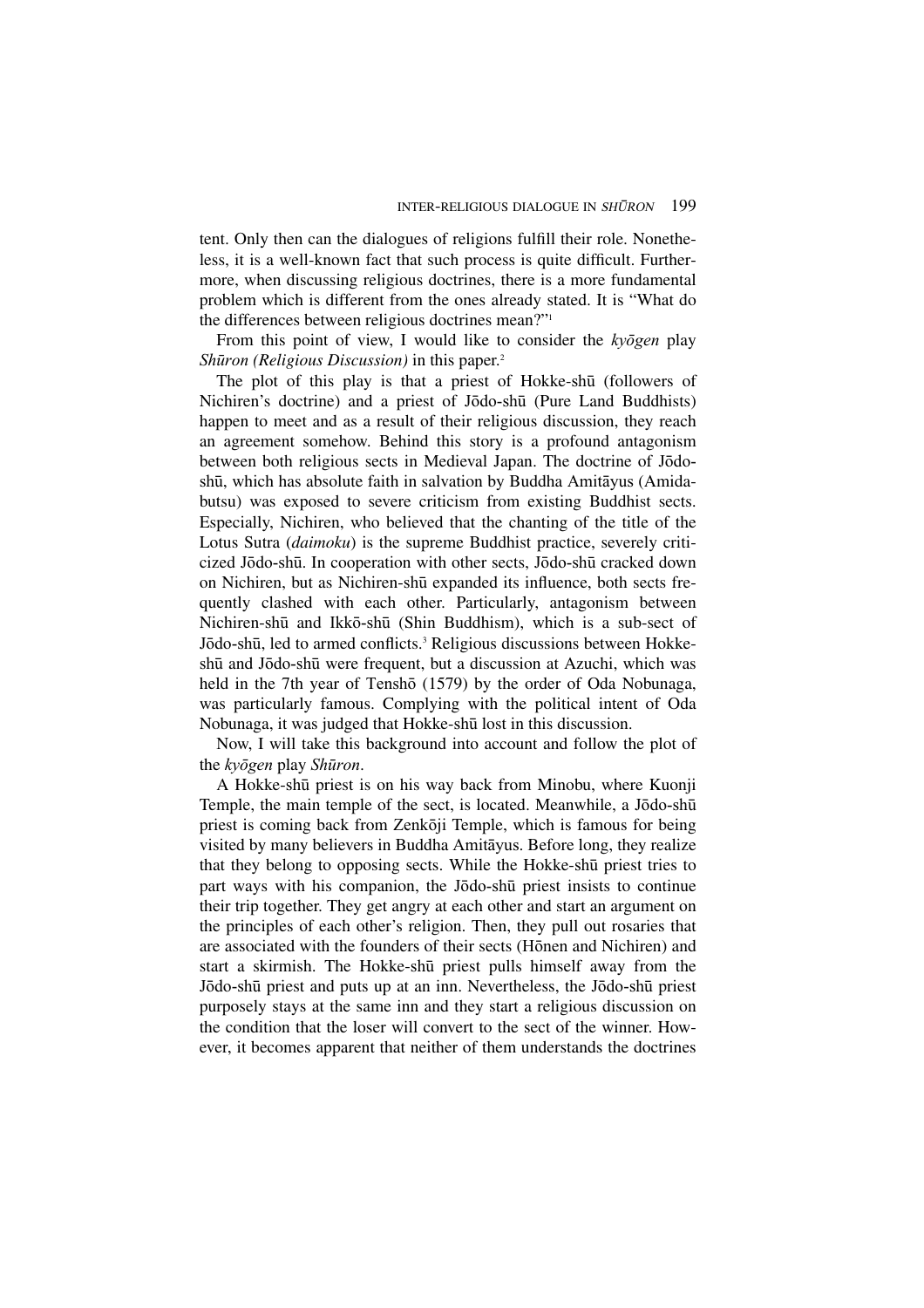of their sects correctly.4 They are appalled at each other's argument and fall asleep. When the Jōdo-shū priest wakes up and starts chanting Namu-Amidabutsu ( $mv\bar{o}g\bar{o}$ ), the Hokke-shū priest begins to chant Namu-Myōhōrengekyō (*daimoku*). When the former starts dancing and chanting Namu-Amidabutsu, the latter also begins dancing and chanting *daimoku*. Before long, they confuse *daimoku* and  $m\bar{y}\bar{g}\bar{g}$  and remember a passage<sup>5</sup> which says, "It was called Hokke in old days in the Eagle Peak. Now it is called Buddha Amitåyus in the west. And in this world it appears as Bodhisattva Avalokite svara. It is the same person who brought benefits to all the living beings from past to future." They chant it and declare, "This passage tells us that Hokke and Mida are one and the same. From now on, we will call them Myō-Amidabutsu."

The priests find a logic that enables the coexistence of faith in Buddha Amitåyus and faith in the Lotus Sutra and come to reconciliation. In a word, it can be said that the logic used here is the *honji suijaku* theory (emanation theory), which means regarding one thing as *honji* (original sources) and another as *shaku* (secondary emanation). In general, this theory has made it possible for religions to coexist in the East Asian world. The relation between Buddhism and Shinto in Japan is typical, but the same thing can be said about the syncretism of three religions (Confucianism, Taoism and Buddhism) in China. However, the emanation theory, which regards one of the two opposing things as original sources and the other as secondary emanation, does not mean coexistence in a contemporary context. Furthermore, a serious opposition can occur, depending on which of the two things is considered as "original source." For example, Yoshida Kanetomo (1435~1511), a Shinto priest in the Muromachi period, insisted that Japanese god should be considered as original source and buddhas and bodhisattvas as secondary emanation and that Shinto is superior to Buddhism, in contradiction to the general understanding at the time (which regarded buddhas and bodhisattvas as original sources and gods as secondary emanation.)

In *Shūron*, it is shown that the relationship between Buddha Amitāyus, which is worshipped in Jōdo-shū, and the Lotus Sutra (and Bodhisattva Avalokiteśva), which Hokke-shū believes in, is that of original sources and secondary emanation, and both priests accept that. However, this situation is unlikely to happen in reality. From the standpoint of Jōdo-shū, only the total reliance upon the compassion of Buddha Amitåyus enables people in the Latter Days of the Law to attain enlightenment (to be born in the Pure Land after their death), and any other teachings should be dismissed. On the other hand, in the doctrines of Hokke-shË, only Buddha (Shakyamuni), who attained Buddhahood in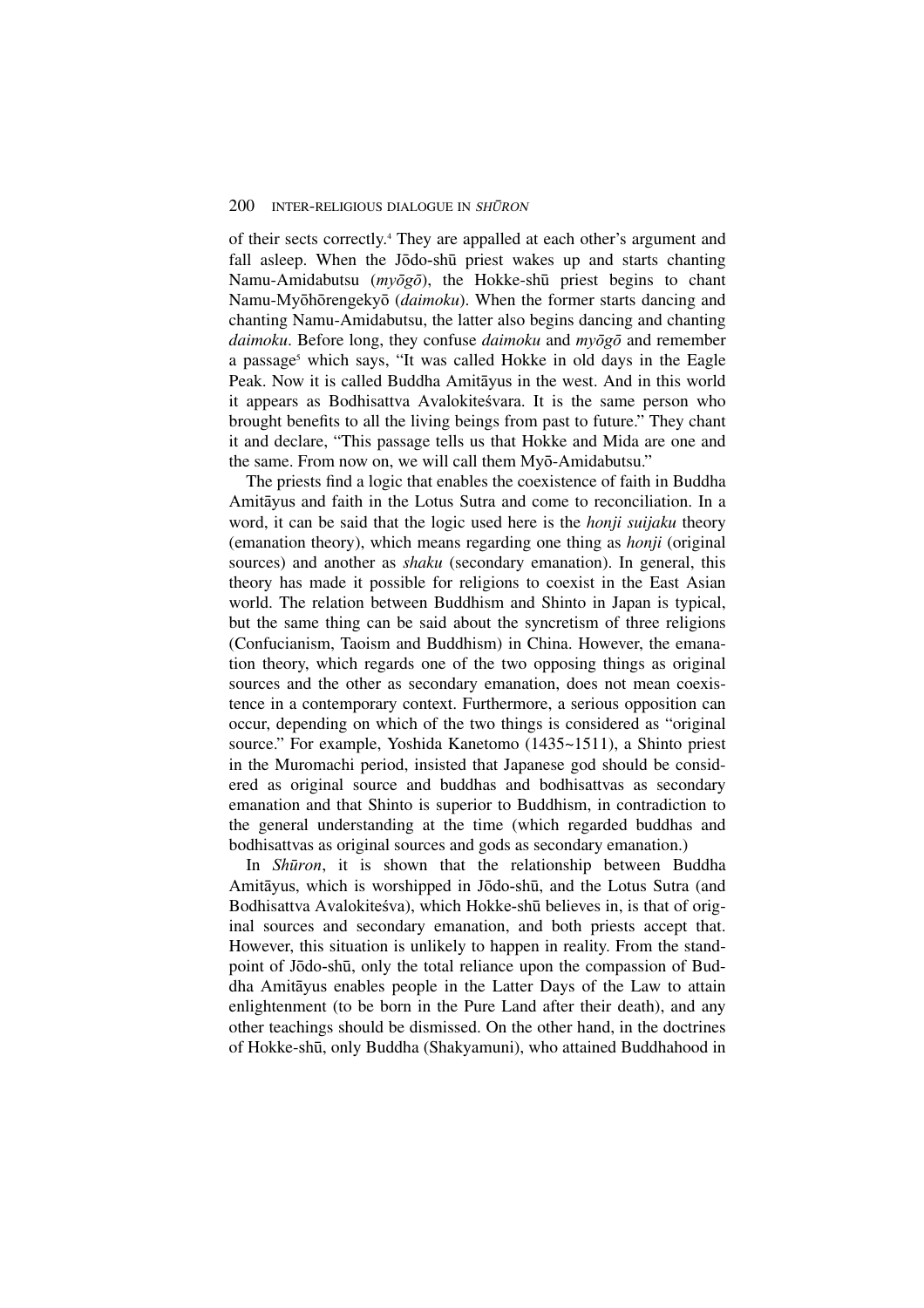the remote past as related in the Lotus Sutra, is the true buddha and any other buddhas are nothing but provisional. Likewise, sutras other than the Lotus Sutra are merely provisional ones until the true sutra is preached. Thus, there is no room for accepting the emanation theory in the arguments of both sects. Even if they accept the theory, their conflicts are not likely to be solved because disagreement still remains between the sects over the capability of the people, an issue which cannot be solved by the emanation theory. Both sects think that the capability of the people of the Latter Days of the Law. However, Jodo-shū thinks that only because the people's capability is low, an easy practice such as the recitation of Namu-Amidabutsu is necessary, while HokkeshË believes that precisely because their capability is low, they cannot be saved by anything other than the supreme teaching. According to the emanation theory, secondary emanation originates from original sources, but it is not simply reduced to sources and has a unique identity that original sources lacks. (Just like buddhas and bodhisattvas manifest themselves as gods with the particular purpose of benefiting the Japanese people.) Since the choice between Buddha Amitåyus and the Lotus Sutra concerns this unique identity, it is impossible to reconcile them by considering that they are in an emanation relationship.

From the contemporary viewpoint, it is apparent that there is a problem in the emanation theory. For instance, the theory that regards Jesus as the manifestation of some buddha would not be accepted either by Christians or Buddhists.

However, all of these discussions are only made from the viewpoints of religious parties. What does the audience (and the author) think of this  $ky\bar{o}gen$  play? What the audience feels and the author tries to show is a resemblance between the Jōdo-shū priest and the Hokke-shū priest. They are very similar in their speech and behavior as well as in the strangeness with which they advocate their respective doctrines. Moreover, the end of the play, though just roughly, shows the possibility of the coexistence of both religions, regardless of differences in their doctrines. Along with the fact that the priests are ignorant of their own doctrines, this ending gives the impression that the opposition between the sects might merely be an emotional one. This play suggests that since they are both sects of Buddhism, they may be able to get along with each other.

This suggestion should not be dismissed as a naive impression of people who are ignorant of religious doctrines. Those who are not devoted to specific religions tend to regard religious doctrines as such. The same is true of the case in which one belonging to a certain religious tradition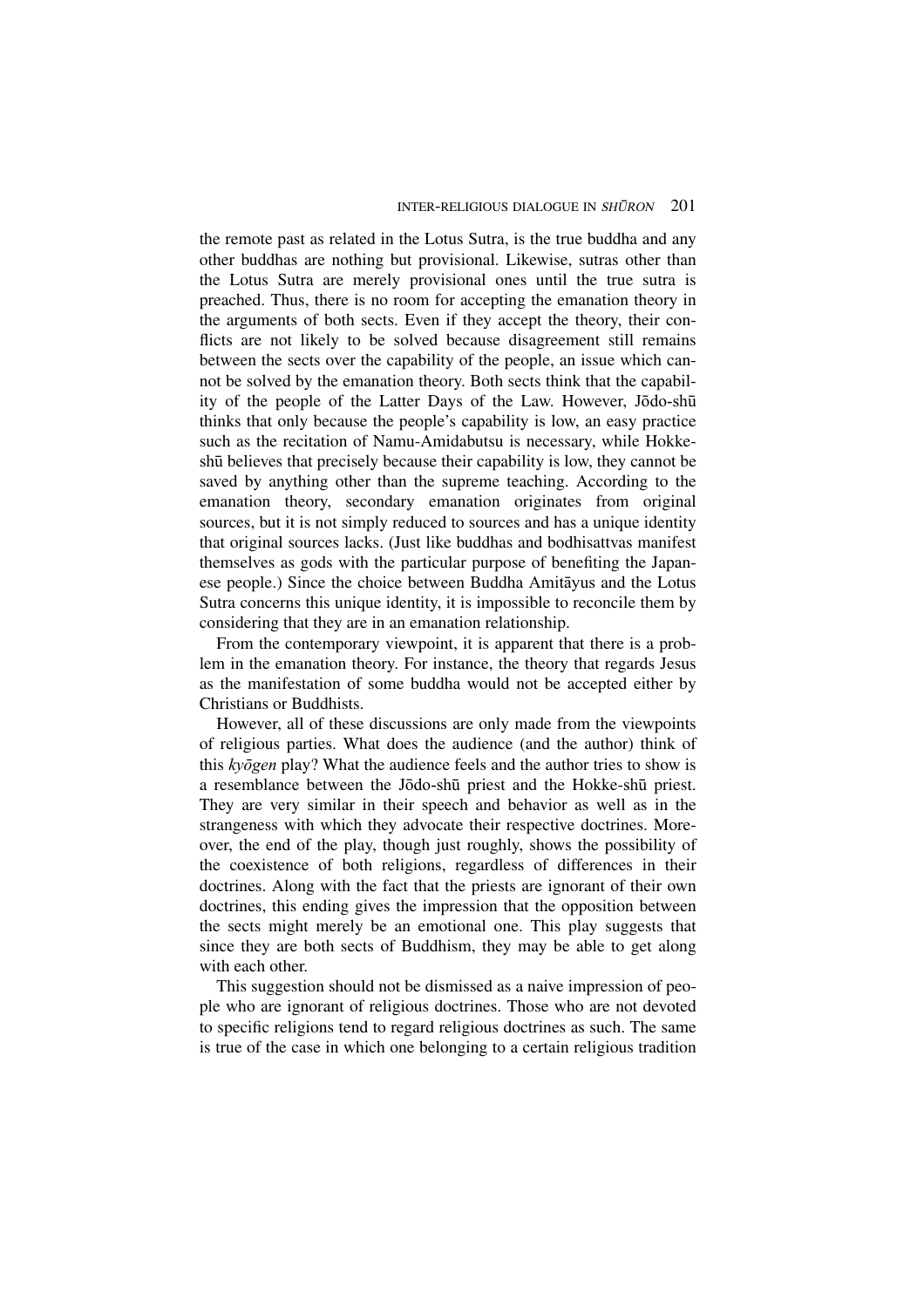looks at another religious tradition. For example, Buddhists assume that since Christianity, Judaism and Islam believe in the same god (Yahweh), they could naturally get along with each other. On the contrary, Christians may not understand how Buddhism could be divided into so many sects.

Of course, it is possible to explain why religious sects advocate different doctrines and what the differences mean. However, the more words are used to explain these issues, the more trivial they are likely to look. In the introduction of the plot of Shūron, I mentioned that the priests of either sect do not precisely understand their own doctrines, but it can also be said that the story shows that outsiders cannot understand the arguments based on the sutras at all. Regardless of various criticisms to the theory,<sup>6</sup> "religious pluralism" advocated by John Hick attracts a lot of attention, probably because his idea reflects the feelings of and finds a natural affinity with the general public; that is, people tend to think that, after all, there is no big difference between religions.

Paradoxically speaking, the reason why there is a tendency to avoid direct argument about religious doctrines in the dialogues of religions may be that the more one insists on the uniqueness of one's religious doctrines, the more likely one's insistence invokes the impression that it may be not so unique. Emphasizing one's identity leads to the relativity of the identity.

In *Shūron*, the direct religious discussion is put to an end with the words of the Jōdo-shū priest, "People without learning don't lose a discussion because they lack reason." While his words conclude their strange arguments, in which both of them misunderstand the religious doctrines of their own sects, they also advocate the impression of third parties, which is that there is nothing important in their insistences, as I have already stated. However, another interpretation is also possible. Whether they are those without learning or scholars, if people try to simply argue their faith logically, they cannot avoid becoming dogmatic. This is quite natural because faith generally includes a superempirical element.

In this line of thinking, the end of religious discussion does not simply mean the abandonment of efforts to achieve mutual understanding. Though the arguments of the priests in the Shūron are poor and comical, they speak their minds and reach a point where they cannot understand each other. It is probably not until they reach this point that the process of reconciliation begins. As I have already mentioned, in Shūron, both priests go to sleep after the religious discussion. When they wake up, they start the practices of their own sects. While they are dancing around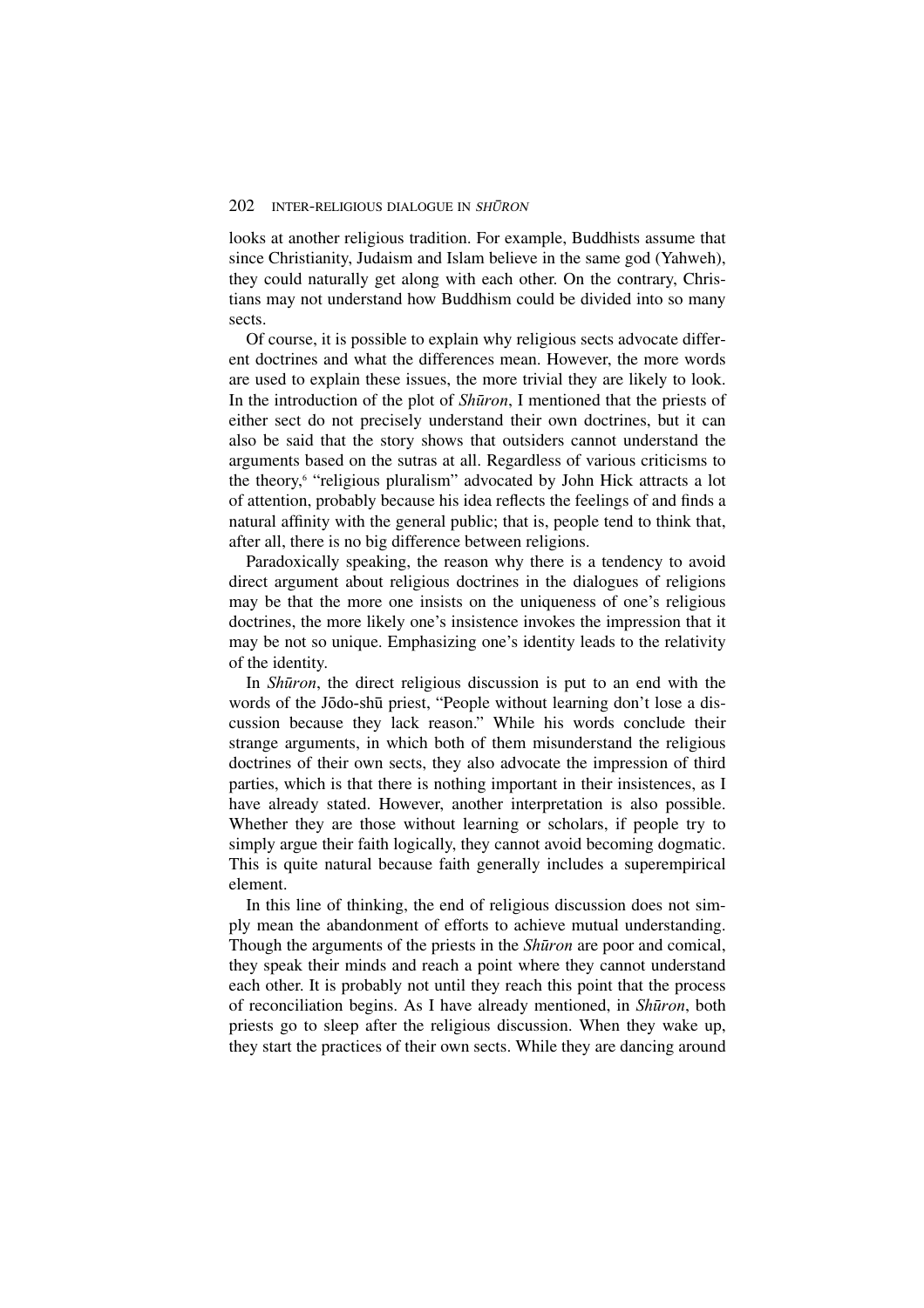in a circle, chanting  $m\bar{v}\bar{o}g\bar{o}$  or *daimoku*, they confuse  $m\bar{v}\bar{o}g\bar{o}$  and *daimoku* and find the logic of coexistence. What should be noted in this process is the fact that the priests sleep in the same inn. From the viewpoint of dramaturgy, this episode may be intended to change scenes, but sleep is also one of the most fundamental demands of humanity and the most vulnerable state. Sharing such an experience means that the priests go back to the most basic level as human beings. After that, it is depicted that they recognize their similarities through carrying out the religious practices of the other's sect, an act that should be the last thing they do. Though it may not be acceptable to generalize and say that this ending shows that people can't understand a faith without practicing it, it is true that some knowledge based on experience is required in order to understand religions.

There is no doubt that *Shūron* makes fun of religious discussions held at the time. However, if that were all that the play offered, it could not have timeless universality. The play seems to show the vision the medieval people had for religious reconciliation (though the medieval view of the world has its limits because reconciliation is eventually based on the emanation theory.) What should be considered in relation to the issue raised at the beginning of this paper is the subtle position of religious doctrines. Differences in religious doctrines may be (and usually is) a decisive issue for the parties concerned, but they sometimes appear to be trivial to third parties. However, the dialogues of "religions" are impossible without arguing them and true reconciliation cannot be achieved. It is not until people say all they have to say and reach the point where they cannot understand each other that they can stand on the same platform as human beings and seek a theory that enables their coexistence. Shūron may be too optimistic and full of mockery, but it shows an appropriate model of dialogue.

## **Notes**

<sup>1</sup> Regarding the problem of religious doctrines in the dialogues of religions, Yukiko Yamanashi states, "Pluralism promoted by 'globality' demands the reconsideration of the position of religious doctrines that are the essence and identity of religions." (Yukiko Yamanashi. "Globalization and Religion" *Religious Studies (Shukyo kenkyu)* 339 (2004): p. 155.) This paper aims to respond to this problem indirectly.

<sup>2</sup> As to *Shūron*, I have used the text that is included in  $Kv\bar{o}gen\text{-}sh\bar{u}$  Vol. 2 (Edited and annotated by Hiroshi Koyama, *Nihon Koten Bungaku Taikei*, Iwanami Shoten, 1961).

<sup>3</sup> In the first year of Tenbun (1532), the believers of Hokke-shū set fire to Hongan-ji Temple, the head temple of Ikkō-shū, and banished the followers of Ikkō-shū from Kyoto. After that, Hokke-shū was also attacked by priests of Mt. Hiei and suffered serious damage.

<sup>4</sup> In the original text, puns based on the sutras that each priest believes in are shown.